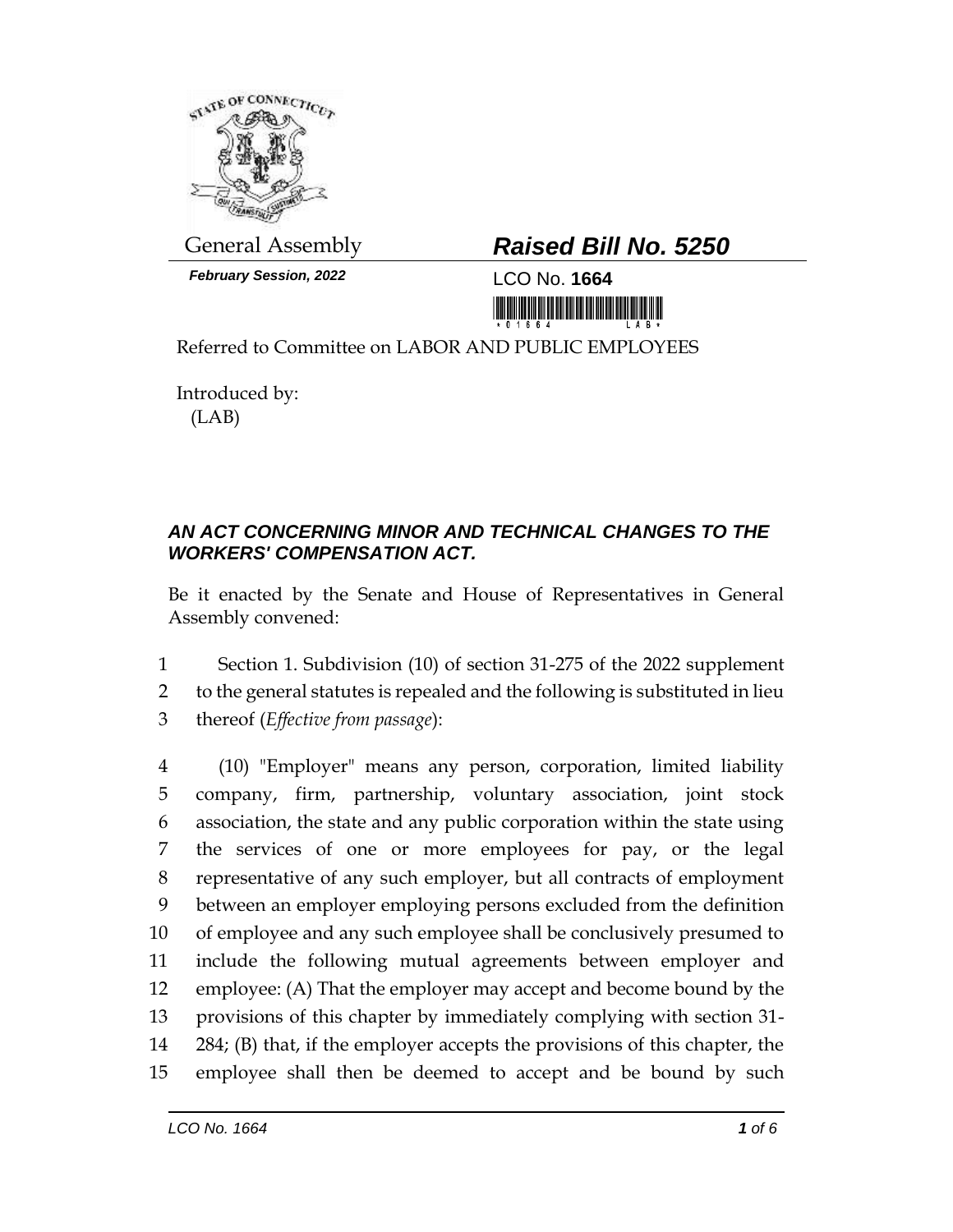provisions unless the employer neglects or refuses to furnish immediately to the employee, on his or her written request, evidence of compliance with section 31-284 in the form of a certificate from the administrative law judge, the Insurance Commissioner or the insurer, 20 as the case may be; (C) that the employee may, at any time, withdraw his or her acceptance of, and become released from, the provisions of 22 this chapter by giving written or printed notice of his or her withdrawal to the **[**administrative law judge**]** chairperson and to the employer, and the withdrawal shall take effect immediately from the time of its service on the **[**administrative law judge**]** chairperson and the employer; and 26 (D) that the employer may withdraw his  $or her$  acceptance and the</u> acceptance of the employee by filing a written or printed notice of his or her withdrawal with the **[**administrative law judge**]** chairperson and with the employee, and the withdrawal shall take effect immediately from the time of its service on the **[**administrative law judge**]** 31 chairperson and the employee. The notices of acceptance and withdrawal to be given by an employer employing persons excluded from the definition of employee and the notice of withdrawal to be given by the employee, as provided in this subdivision, shall be served upon the **[**administrative law judge**]** chairperson, employer or employee, **[**either by personal presentation or by registered or certified mail**]** in accordance with section 31-321, as amended by this act. In determining the number of employees employed by an individual, the employees of a partnership of which he is a member shall not be included. A person who is the sole proprietor of a business may accept the provisions of this chapter by notifying the **[**administrative law judge**]** chairperson, in writing, of his or her intent to do so. If such person accepts the provisions of this chapter he shall be considered to be an employer and 44 shall insure his or her full liability in accordance with subdivision (2) of 45 subsection (b) of section 31-284. Such person may withdraw his <u>or her</u> 46 acceptance by giving notice of his <u>or her</u> withdrawal, in writing, to the **[**administrative law judge**]** chairperson. Any person who is a partner in a business shall be deemed to have accepted the provisions of this 49 chapter and shall insure his or her full liability in accordance with subdivision (2) of subsection (b) of section 31-284, unless the partnership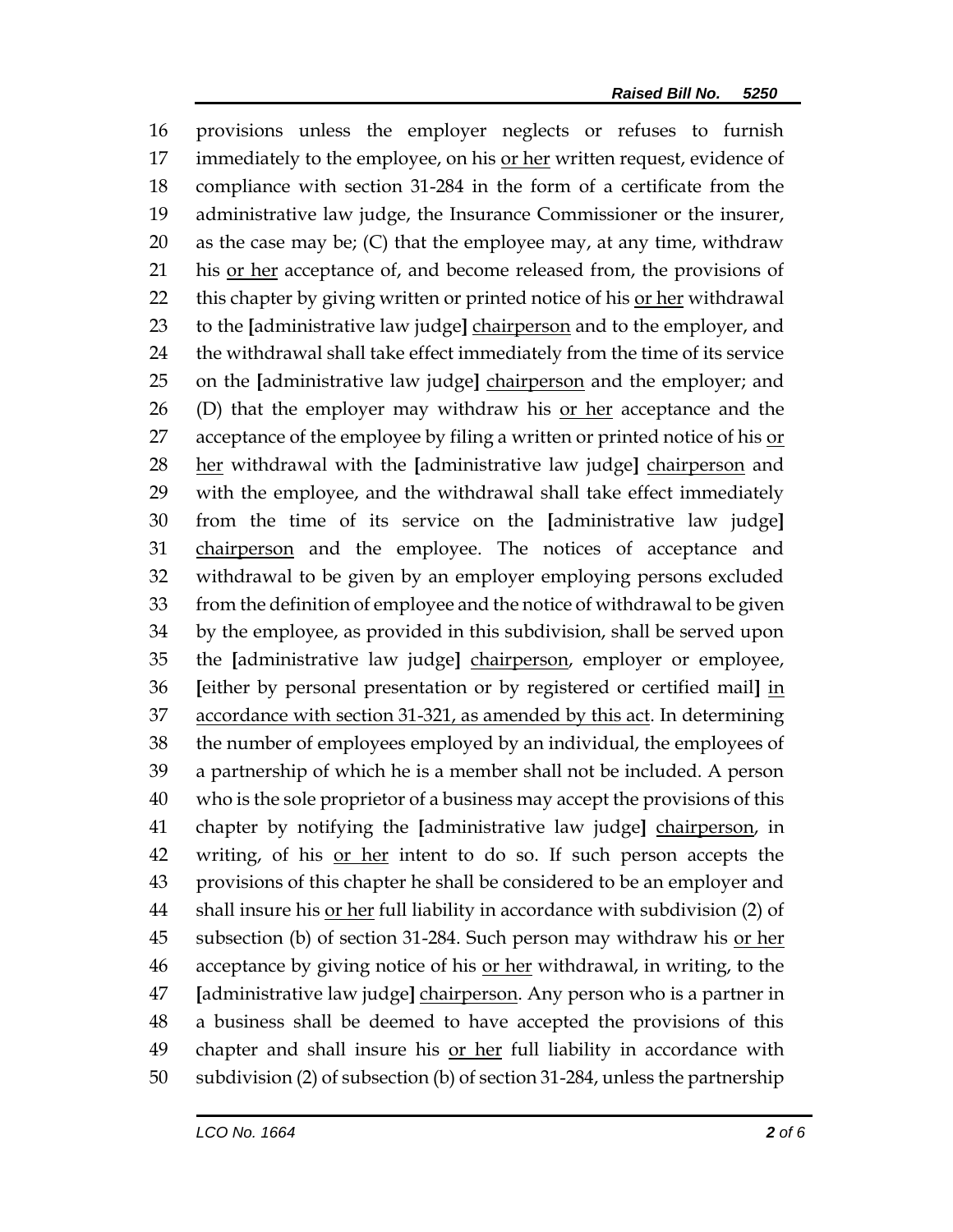elects to be excluded from the provisions of this chapter by notice, in

writing and by signed agreement of each partner, to the **[**administrative

law judge**]** chairperson.

 Sec. 2. Subsection (a) of section 31-294c of the general statutes is repealed and the following is substituted in lieu thereof (*Effective from passage*):

 (a) No proceedings for compensation under the provisions of this chapter shall be maintained unless a written notice of claim for compensation is given within one year from the date of the accident or within three years from the first manifestation of a symptom of the occupational disease, as the case may be, which caused the personal injury, provided, if death has resulted within two years from the date of the accident or first manifestation of a symptom of the occupational disease, a dependent or dependents, or the legal representative of the deceased employee, may make claim for compensation within the two- year period or within one year from the date of death, whichever is later. Notice of claim for compensation may be given to the employer or any administrative law judge and shall state, in simple language, the date and place of the accident and the nature of the injury resulting from the accident, or the date of the first manifestation of a symptom of the occupational disease and the nature of the disease, as the case may be, and the name and address of the employee and of the person in whose interest compensation is claimed. An employee of the state shall send a copy of the notice to the Commissioner of Administrative Services. An employee of a municipality shall send a copy of the notice to the town clerk of the municipality in which he or she is employed. An employer, other than the state or a municipality, may opt to post a copy of where notice of a claim for compensation shall be sent by an employee in the workplace location where other labor law posters required by the Labor Department are prominently displayed. In addition, an employer, opting to post where notice of a claim for compensation by an employee shall be sent, shall forward the address of where notice of a claim for compensation shall be sent to the Workers' Compensation Commission and the commission shall post such address on its Internet web site. An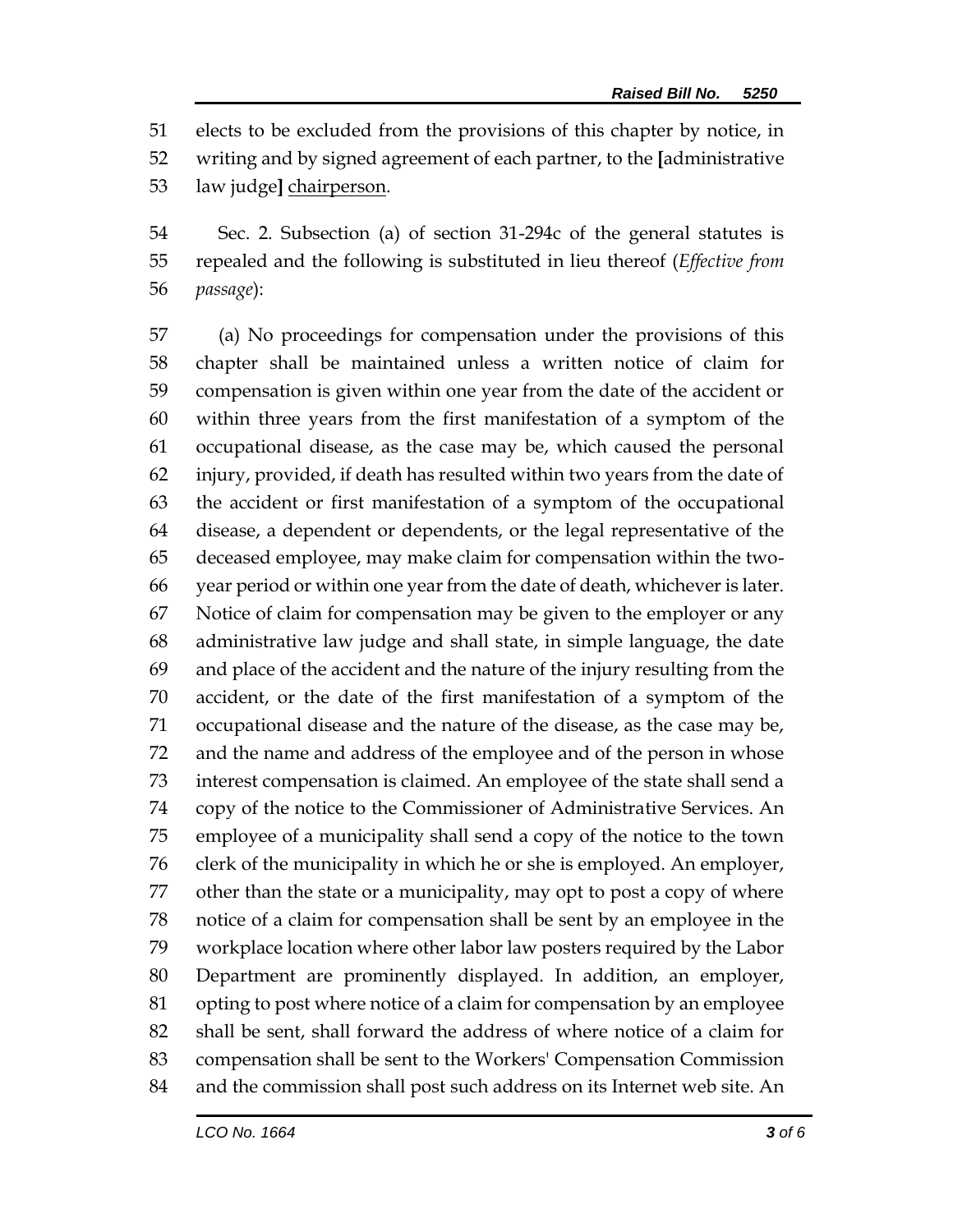employer shall be responsible for verifying that information posted at a workplace location is consistent with the information posted on the commission's Internet web site. If an employee, other than an employee of the state or a municipality, opts to mail to his or her employer the written notice of a claim for compensation required under the provisions of this section, such written notice shall be sent by the employee to the employer **[**by certified mail**]** in accordance with section 92 31-321, as amended by this act. As used in this section, "manifestation of a symptom" means manifestation to an employee claiming compensation, or to some other person standing in such relation to him that the knowledge of the person would be imputed to him, in a manner that is or should be recognized by him as symptomatic of the occupational disease for which compensation is claimed.

 Sec. 3. Subsection (b) of section 31-296 of the 2022 supplement to the general statutes is repealed and the following is substituted in lieu thereof (*Effective from passage*):

 (b) Before discontinuing or reducing payment on account of total or partial incapacity under any such agreement, the employer or the employer's insurer, if it is claimed by or on behalf of the injured employee that such employee's incapacity still continues, shall notify the administrative law judge and the employee, **[**by certified mail**]** in accordance with section 31-321, as amended by this act, of the proposed discontinuance or reduction of such payments. Such notice shall specify the reason for the proposed discontinuance or reduction and the date such proposed discontinuance or reduction will commence. No discontinuance or reduction shall become effective unless specifically approved in writing by the administrative law judge. The employee may request a hearing on any such proposed discontinuance or reduction not later than fifteen days after receipt of such notice. Any such request for a hearing shall be given priority over requests for hearings on other matters. The administrative law judge shall not approve any such discontinuance or reduction prior to the expiration of the period for requesting a hearing or the completion of such hearing, whichever is later. In any case where the administrative law judge finds